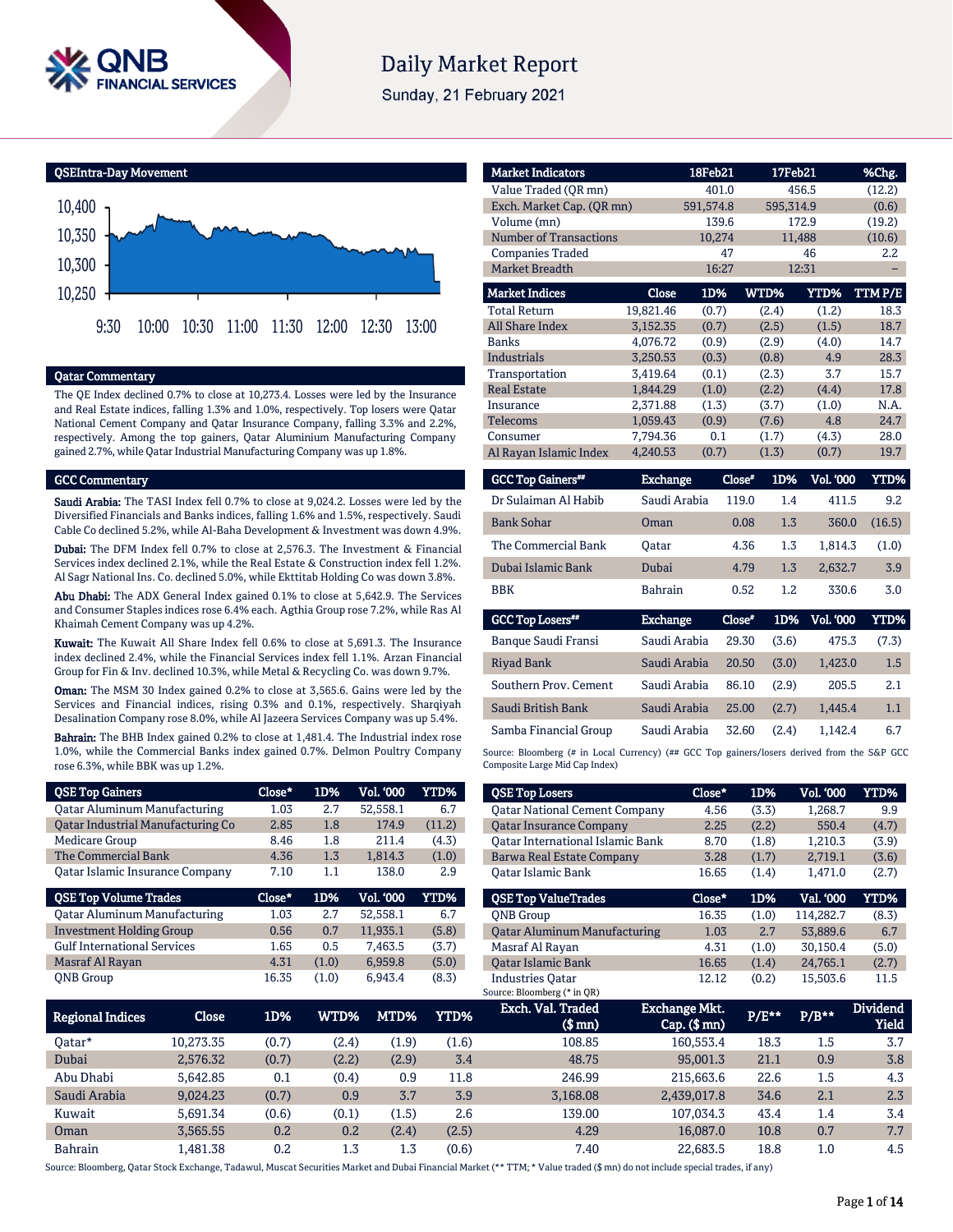## Qatar Market Commentary

- The QE Index declined 0.7% to close at 10,273.4. The Insurance and Real Estate indices led the losses. The index fell on the back of selling pressure from Foreigners shareholders despite buying support from Qatari, GCC and Arab shareholders.
- Qatar National Cement Company and Qatar Insurance Company were the top losers, falling 3.3% and 2.2%, respectively. Among the top gainers, Qatar Aluminium Manufacturing Company gained 2.7%, while Qatar Industrial Manufacturing Company was up 1.8%.
- Volume of shares traded on Thursday fell by 19.2% to 139.6mn from 172.9mn on Wednesday. Further, as compared to the 30-day moving average of 174.0mn, volume for the day was 19.8% lower. Qatar Aluminium Manufacturing Company and Investment Holding Group were the most active stocks, contributing 37.7% and 8.5% to the total volume, respectively.

| <b>Overall Activity</b>    | Buy %* | Sell %* | Net (QR)         |
|----------------------------|--------|---------|------------------|
| Qatari Individuals         | 33.17% | 29.09%  | 16,335,358.0     |
| <b>Oatari Institutions</b> | 23.76% | 13.72%  | 40,242,999.1     |
| Oatari                     | 56.93% | 42.81%  | 56,578,357.1     |
| <b>GCC Individuals</b>     | 0.21%  | 0.13%   | 311,008.7        |
| <b>GCC Institutions</b>    | 3.53%  | 2.29%   | 4,982,612.0      |
| <b>GCC</b>                 | 3.74%  | 2.42%   | 5,293,620.8      |
| Arab Individuals           | 8.67%  | 7.60%   | 4,308,306.8      |
| <b>Arab Institutions</b>   | 0.06%  |         | 248,000.0        |
| Arab                       | 8.73%  | 7.60%   | 4,556,306.8      |
| Foreigners Individuals     | 3.62%  | 1.75%   | 7,504,975.7      |
| Foreigners Institutions    | 26.98% | 45.42%  | (73,933,260.3)   |
| <b>Foreigners</b>          | 30.60% | 47.17%  | (66, 428, 284.7) |

Source: Qatar Stock Exchange (\*as a % of traded value)

## Ratings, Earnings Releases, Global Economic Data and Earnings Calendar

## Ratings Updates

| Company | Agency  | Market | Type* | <b>Old Rating</b>        | New Rating | <b>Rating Change</b>     | <b>Outlook</b>           | <b>Outlook Change</b>    |
|---------|---------|--------|-------|--------------------------|------------|--------------------------|--------------------------|--------------------------|
| Ooredoo | Moody's | Jatai  |       | $\overline{\phantom{0}}$ | A۷         | $\overline{\phantom{0}}$ | $\overline{\phantom{0}}$ | $\overline{\phantom{0}}$ |

Source: News reports, Bloomberg (\*LTR – Long Term Rating)

#### Earnings Releases

| Company                                 | Market         | Currencv   | Revenue (mn)<br>402020   | % Change<br>YoY          | <b>Operating Profit</b><br>$(mn)$ 402020 | % Change<br>YoY | <b>Net Profit</b><br>$(mn)$ 402020 | % Change<br>YoY |
|-----------------------------------------|----------------|------------|--------------------------|--------------------------|------------------------------------------|-----------------|------------------------------------|-----------------|
| Saudi Cement Co.*                       | Saudi Arabia   | <b>SR</b>  | .569.6                   | 8.9%                     | 479.1                                    | $-2.4%$         | 456.0                              | 0%،             |
| <b>BH Mubasher Financial Services *</b> | Dubai          | AED        | 41.1                     | 68.2%                    |                                          | -               | 5.8                                | 1652.9%         |
| Bahrain & Kuwait Insurance Co.*         | Bahrain        | BHD        | $\overline{\phantom{0}}$ | $\overline{\phantom{0}}$ | $\overline{\phantom{0}}$                 | -               | 3.8                                | 41.0%           |
| Seef Properties*                        | <b>Bahrain</b> | <b>BHD</b> | 11.5                     | $-32.7%$                 | 10.4                                     | $-31.2%$        | 4.5                                | $-58.6%$        |

Source: Company data, DFM, ADX, MSM, TASI, BHB.(\*Financial for FY2020)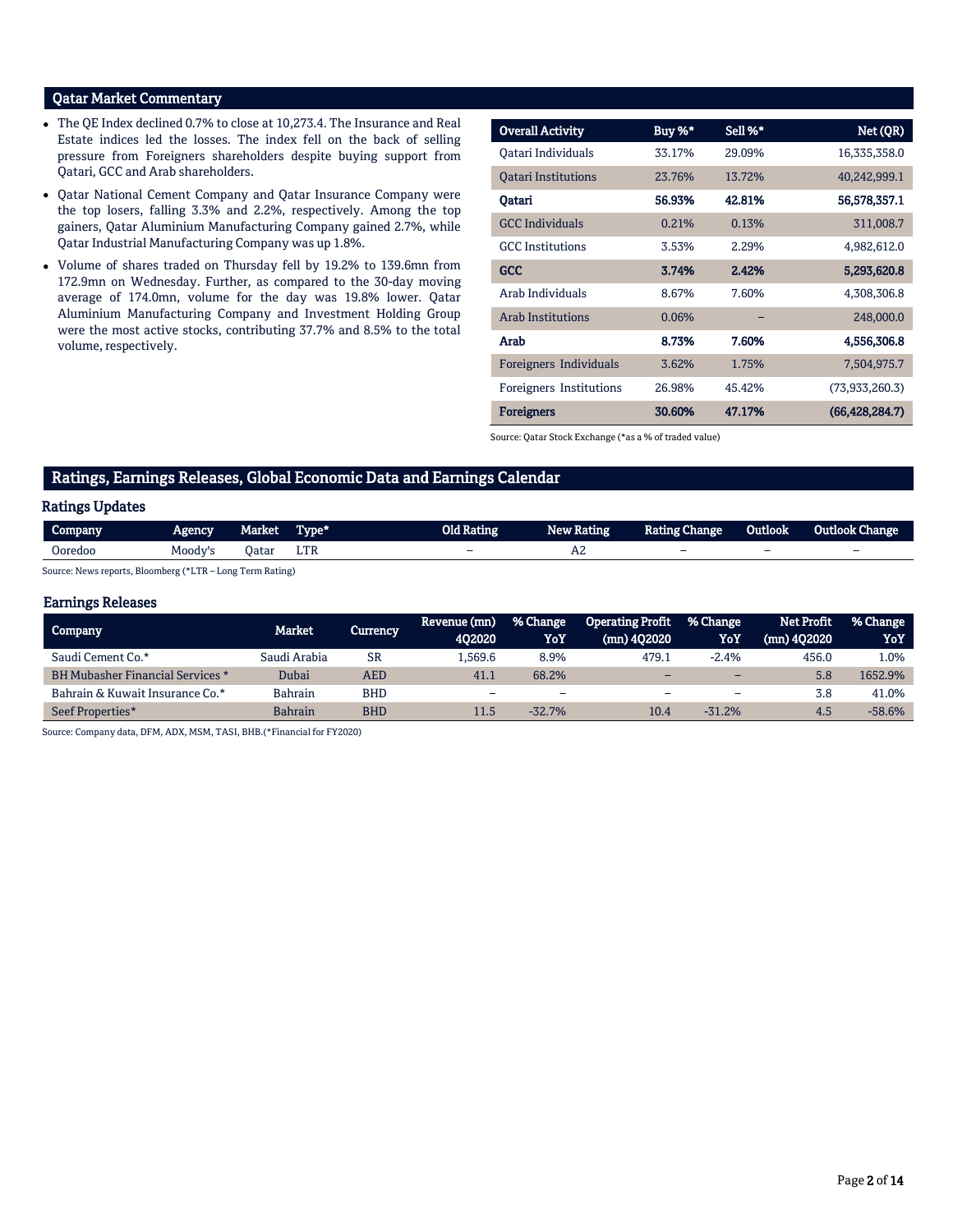## Global Economic Data

| <b>Date</b> | <b>Market</b> | <b>Source</b>                           | <b>Indicator</b>                       | Period       | <b>Actual</b> | <b>Consensus</b>         | <b>Previous</b> |
|-------------|---------------|-----------------------------------------|----------------------------------------|--------------|---------------|--------------------------|-----------------|
| 02/18       | US            | Department of Labor                     | <b>Initial Jobless Claims</b>          | 13-Feb       | 861k          | 773k                     | 848k            |
| 02/18       | <b>US</b>     | <b>Department of Labor</b>              | <b>Continuing Claims</b>               | 6-Feb        | 4,494k        | 4,425k                   | 4,558k          |
| 02/18       | US            | Bloomberg                               | <b>Bloomberg Consumer Comfort</b>      | 14-Feb       | 45.8          | $\overline{\phantom{m}}$ | 44.9            |
| 02/18       | <b>US</b>     | Bloomberg                               | <b>Bloomberg Economic Expectations</b> | Feb          | 48.5          | $\qquad \qquad -$        | 39.5            |
| 02/19       | US            | Markit                                  | Markit US Manufacturing PMI            | Feb P        | 58.5          | 58.8                     | 59.2            |
| 02/19       | <b>US</b>     | Markit                                  | <b>Markit US Composite PMI</b>         | Feb P        | 58.8          | $\overline{\phantom{0}}$ | 58.7            |
| 02/19       | US            | Markit                                  | Markit US Services PMI                 | Feb P        | 58.9          | 58.0                     | 58.3            |
| 02/19       | <b>UK</b>     | <b>GfK NOP (UK)</b>                     | <b>GfK Consumer Confidence</b>         | Feb          | $-23$         | $-26$                    | $-28$           |
| 02/19       | UK            | Markit                                  | Markit UK PMI Manufacturing SA         | Feb P        | 54.9          | 53.1                     | 54.1            |
| 02/19       | <b>UK</b>     | Markit                                  | Markit/CIPS UK Services PMI            | Feb P        | 49.7          | 42.0                     | 39.5            |
| 02/19       | UK            | Markit                                  | Markit/CIPS UK Composite PMI           | Feb P        | 49.8          | 42.6                     | 41.2            |
| 02/18       | <b>EU</b>     | <b>European Commission</b>              | <b>Consumer Confidence</b>             | Feb A        | $-14.8$       | $-15.0$                  | $-15.5$         |
| 02/19       | <b>EU</b>     | Markit                                  | Markit Eurozone Manufacturing PMI      | Feb P        | 57.7          | 54.3                     | 54.8            |
| 02/19       | <b>EU</b>     | Markit                                  | <b>Markit Eurozone Services PMI</b>    | Feb P        | 44.7          | 45.9                     | 45.4            |
| 02/19       | <b>EU</b>     | Markit                                  | Markit Eurozone Composite PMI          | Feb P        | 48.1          | 48.0                     | 47.8            |
| 02/19       | Germany       | German Federal Statistical Office       | PPI MoM                                | Jan          | 1.40%         | 0.90%                    | 0.80%           |
| 02/19       | Germany       | German Federal Statistical Office       | PPI YoY                                | Jan          | 0.90%         | 0.30%                    | 0.20%           |
| 02/19       | Germany       | Markit                                  | Markit/BME Germany Manufacturing PMI   | Feb P        | 60.6          | 56.5                     | 57.1            |
| 02/19       | Germany       | Markit                                  | Markit Germany Services PMI            | Feb P        | 45.9          | 46.5                     | 46.7            |
| 02/19       | Germany       | Markit                                  | Markit/BME Germany Composite PMI       | Feb P        | 51.3          | 50.5                     | 50.8            |
| 02/19       | France        | <b>INSEE National Statistics Office</b> | CPI MoM                                | <b>Jan F</b> | 0.20%         | 0.20%                    | 0.20%           |
| 02/19       | France        | <b>INSEE National Statistics Office</b> | <b>CPI YoY</b>                         | <b>Jan F</b> | 0.60%         | 0.60%                    | 0.60%           |
| 02/19       | France        | Markit                                  | Markit France Manufacturing PMI        | Feb P        | 55.0          | 51.5                     | 51.6            |
| 02/19       | France        | Markit                                  | <b>Markit France Services PMI</b>      | Feb P        | 43.6          | 47.0                     | 47.3            |
| 02/19       | France        | Markit                                  | Markit France Composite PMI            | Feb P        | 45.2          | 47.5                     | 47.7            |
| 02/18       | Japan         | Japan Machine Tool Builders' A          | Machine Tool Orders YoY                | Jan F        | 9.70%         | -                        | 9.70%           |
| 02/19       | Japan         | Markit                                  | Jibun Bank Japan PMI Mfg               | Feb P        | 50.6          | $\overline{\phantom{0}}$ | 49.8            |
| 02/19       | Japan         | Markit                                  | Jibun Bank Japan PMI Services          | Feb P        | 45.8          | -                        | 46.1            |
| 02/19       | Japan         | Markit                                  | Jibun Bank Japan PMI Composite         | Feb P        | 47.6          | $\qquad \qquad -$        | 47.1            |

Source: Bloomberg (s.a. = seasonally adjusted; n.s.a. = non-seasonally adjusted; w.d.a. = working day adjusted)

## Earnings Calendar

| <b>Tickers</b> | <b>Company Name</b>                              | Date of reporting 4Q2020 results | No. of days remaining | <b>Status</b> |
|----------------|--------------------------------------------------|----------------------------------|-----------------------|---------------|
| <b>DOHI</b>    | Doha Insurance Group                             | 22-Feb-21                        |                       | Due           |
| <b>ONNS</b>    | <b>Qatar Navigation (Milaha)</b>                 | 23-Feb-21                        | $\overline{2}$        | Due           |
| <b>AHCS</b>    | Aamal Company                                    | 23-Feb-21                        | 2                     | Due           |
| <b>MCGS</b>    | <b>Medicare Group</b>                            | 23-Feb-21                        | $\overline{2}$        | Due           |
| <b>MPHC</b>    | Mesaieed Petrochemical Holding Company           | 23-Feb-21                        | 2                     | Due           |
| <b>MERS</b>    | Al Meera Consumer Goods Company                  | 23-Feb-21                        | $\overline{2}$        | Due           |
| <b>OGRI</b>    | Oatar General Insurance & Reinsurance Company    | 28-Feb-21                        | п,                    | Due           |
| QISI           | Qatar Islamic Insurance Group                    | 28-Feb-21                        | 7                     | Due           |
| <b>AKHI</b>    | Al Khaleej Takaful Insurance Company             | 3-Mar-21                         | 10                    | Due           |
| <b>WDAM</b>    | <b>Widam Food Company</b>                        | 3-Mar-21                         | 10                    | Due           |
| <b>OGMD</b>    | <b>Qatari German Company for Medical Devices</b> | 4-Mar-21                         | 11                    | Due           |
| <b>DBIS</b>    | Dlala Brokerage & Investment Holding Company     | 8-Mar-21                         | 15                    | Due           |

Source: QSE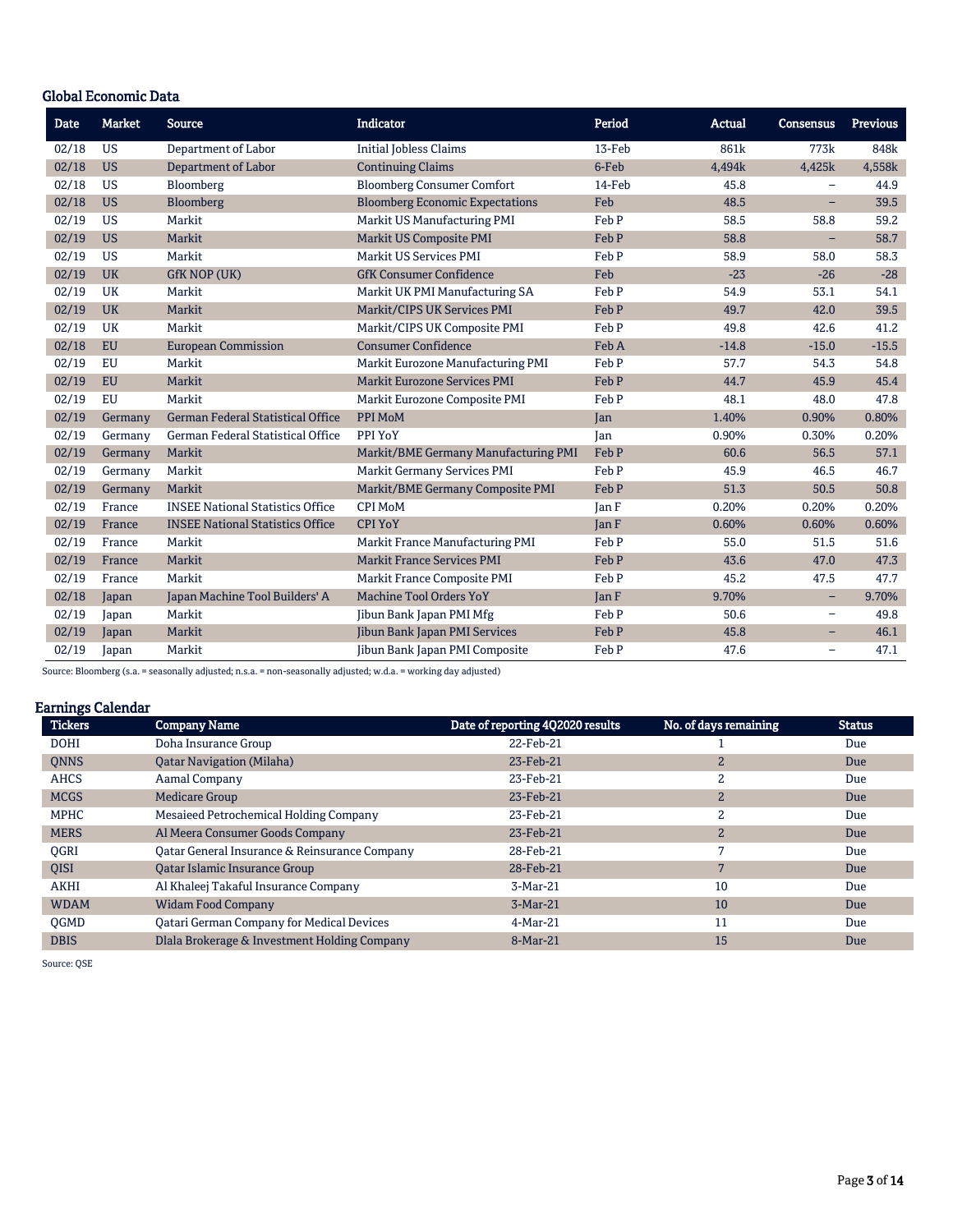## News

Qatar

 GISS reports adjusted net loss, excluding one-offs such as impairment, of QR10mn in 2020 vs. net income of QR44mn in 2019 – Gulf International Services (GISS) reported net loss of QR367.3mn in 4Q2020 as compared to net profit of QR9.0mn in 4Q2019 and net loss of QR5.2mn in 3Q2020, versus our net loss estimation of QR184.5mn. However, adjusted net loss (excluding one-offs such as impairment losses on property, plant, equipment and intangible asset) stood at QR0.2mn in 4Q2020 (4Q2019: net profit of QR8.1mn and 3Q2020: net loss of QR78.1mn). The company's revenue came in at QR732.1mn in 4Q2020, which represents a decrease of 5.3% YoY. However, on QoQ basis Revenue rose 3.5%. In FY2020, GISS recorded net loss of QR318.5mn as compared to net profit of QR43.6mn in FY2019. Loss per share amounted to QR0.171 in FY2020 as compared to earnings per share of QR0.023 in FY2019. Revenue for the fourth quarter of 2020 represented a moderate increase of 4%, compared to the third quarter of 2020, mainly on the back of growth from aviation segment, where, segmental revenue grew by 32%, on a QoQ basis. The growth in aviation segment's revenue was backed by improved flying hours within the domestic segment, revenue growth from the Turkish subsidiary; Red Star aviation, and better revenue generated from MRO business due to increased maintenance and overhaul work performed in relation to a domestic contract. On the other hand, the drilling segment's revenue reduced marginally by 1% compared to 3Q2020. The catering segment reported a reduction of 1% in terms of revenue, due to demobilization of a contract. Revenues from insurance segment also witnessed a reduction of 8% compared to previous quarter, mainly due to fewer policies underwritten in 4Q2020, as no major renewal have occurred. A net loss of QR367mn was reported for 4Q2020, as compared to a net loss of QR5mn in 3Q2020. This notable increase in loss was mainly attributed to booking of impairment loss of QR221mn within the drilling segment related to Msherib and GDI-3, QR6mn in relation to impairment of financial assets and an impairment loss of QR87mn related to the old nonoperating bell aircrafts within the aviation segment. Group's revenue for the year ended December 31, 2020 amounted to QR3.0bn, and remained at the same level of last year. Revenue growth from the aviation and insurance segments was entirely offset by reduction in revenue from the drilling and catering segments. The Group reported an EBITDA of QR565mn for the year ended December 31, 2020, while the Group posted a net loss of QR319mn year ended December 31, 2020. Group's bottom line profitability was primarily impacted due to booking of one-off, non-cash impairment loss of QR308mn. The impairment loss was mainly related to the retirement of one onshore and one offshore rigs within the drilling segment, in addition to the impairment provision in relation to 19 old nonoperating bell aircrafts within the aviation segment. Excluding the impact of one-off, non-cash impairment losses, the Group's bottom line performance reached to a net loss of QR10mn for the financial year 2020. The financial performance was also negatively impacted by the drilling segment, as a result of significant drop in revenue due to premature suspension of some rigs within the onshore fleet and re-pricing of drilling day rates lower than the previous levels. On the other hand, results

were positively impacted, underpinned by growth in revenue within the aviation segment on the back of strong operational performance owing to market expansion strategy, specifically in the international markets, growth within the domestic fleet and MRO business. Similarly, insurance segment continued its positive trajectory while building on premiums on the back of aggressive market expansion strategies and successful contract renewals coupled with favorable pricing terms. The Group also benefitted from the continued current low interest rates, which positively impacted the financial performance for the year 2020, where Group's finance cost declined by 31% to reach QR162mn, as compared to QR237mn for last year. The Group's total assets declined by 8% during the year, to reach QR10bn as at December 31, 2020, compared to last year. On the liquidity front, the closing cash, including short-term investments, stood at QR691mn, down by 24% as compared to December 31, 2019. The total debt at Group level stood at QR4.4bn as at December 31, 2020. The Board of Directors recommends no dividend payment for the financial year ended December 31, 2020, in order for the Group to deploy the retained funds to capture the present and future opportunities. (QNB FS Research, QSE, Company Press Release)

- Fully vaccinated residents exempted from quarantine The Ministry of Public Health (MoPH) on Thursday announced that fully vaccinated citizens and residents of Qatar are now exempt from quarantine requirements after travel abroad and following exposure to a COVID-19 positive case, Qatar News Agency reported. Explaining the quarantine exemption criteria, Dr Abdullatif al-Khal, chair of the National Health Strategic Group on COVID-19 and head of Infectious Diseases at Hamad Medical Corporation, said at least 14 days must have passed after taking the second dose of the vaccine. A negative PCR test is also required after returning to Qatar or getting exposed to a positive case. Further, Dr. al-Khal said the quarantine exemption is valid for a period of three months, starting 14 days after the second dose. He added that the period could be extended in the future with the availability of more clinical evidence. He also said the exemption does not currently apply to people who are vaccinated in other countries. (Gulf-Times.com)
- QGMD to disclose its annual financial results on March 04 Qatari German Company for Medical Devices (QGMD) will disclose its financial statement for the period ending December 31, 2020 on March 04, 2021. (QSE)
- SIIS announces the closure of nominations for board membership – Salam International (SIIS) announced the closure of the period for nomination for the membership of its board of directors for 2021 - 2023 on 03/02/2021 at 05:00 pm. (QSE)
- ZHCD board of directors to meet on March 06 Zad Holding Company (ZHCD) has announced that its board of directors will be holding a meeting on March 06, 2021 to discuss (1) Review and approve the financial reports of the company for the financial year ended December 31, 2020. (2) Discuss the dividends proposals for the year 2020. (3) Any other related matters. (QSE)
- MCGS announces the closure of nominations for board membership – Medicare Group (MCGS) announced the closure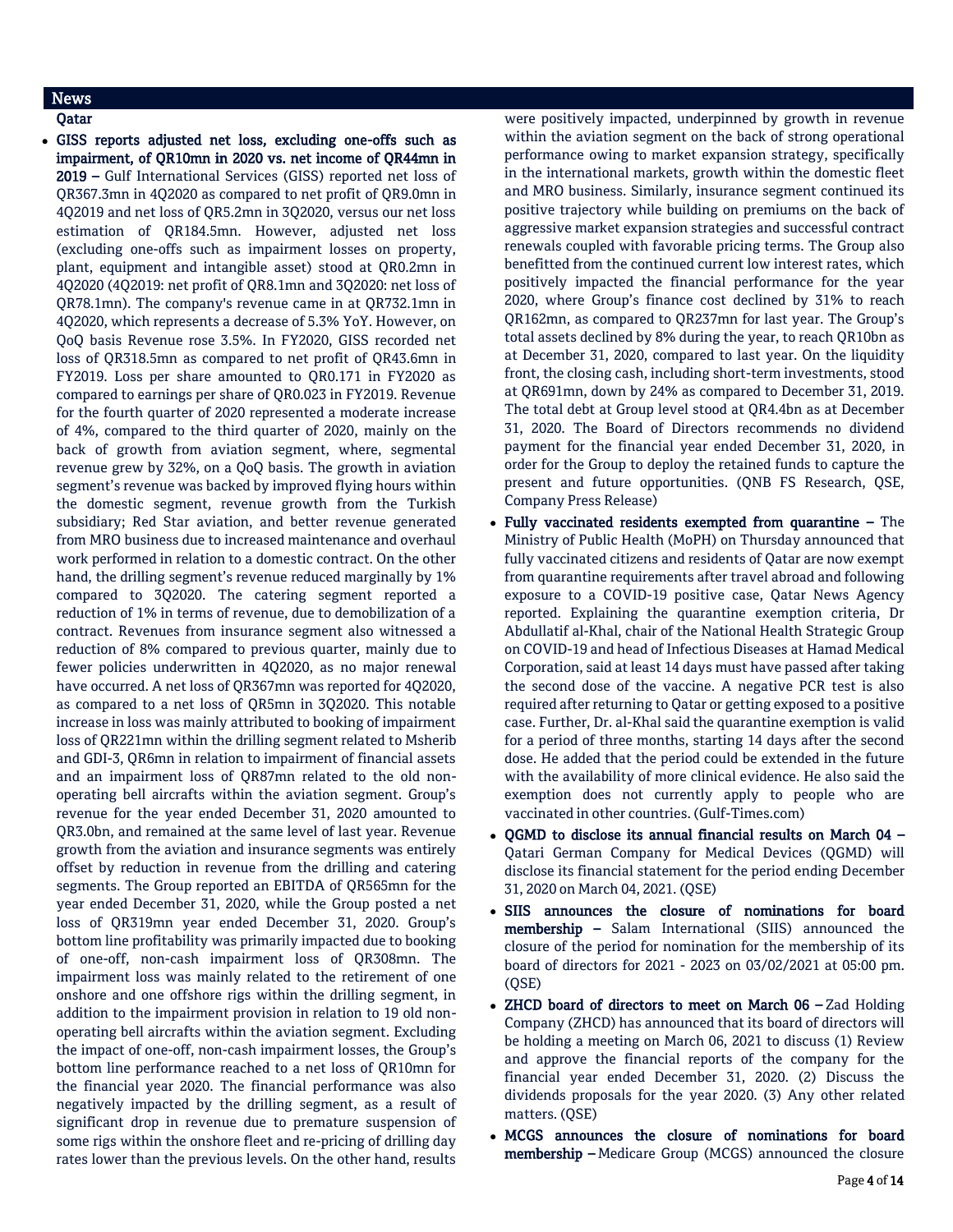of the period for nomination for the membership of its board of directors for 2021 - 2023 on February 18, 2021 at 05:00 pm. (QSE)

- Moody's affirms ORDS' ratings with stable outlook International credit rating agency Moody's has affirmed the 'A2' long-term issuer rating of Ooredoo (ORDS), as well as the 'A2' backed senior unsecured ratings on Ooredoo International Finance and the '(P)A2' backed senior unsecured medium-term note program rating under Ooredoo Tamweel. The outlook on all the ratings is "stable", reflecting Moody's expectation of sustained operating performance in the next 12-18 months and a gradual deleveraging within its guidance for the rating. The outlook also factors in the company's shift away from capitalintensive international expansion and towards optimizing existing operations. The affirmation of the ratings reflects the Ooredoo's resilient performance in 2020 despite the impact of the Covid-19 outbreak. In 2020, revenue and EBITDA (earnings before interest taxes depreciation amortization) declined by 4% and 6% respectively compared to 2019. Moody's expects the negative trend to reverse in 2021, driven by a continued increase in revenue in Indonesia as well as a slight increase in revenue in Qatar, as the economy recovers. The rating agency expects Ooredoo's EBITDA margin to improve to levels around 45% over the course of the next couple of years as the company will benefit from the efficient rollout of future cost optimization programs. While Ooredoo's leverage and cash flow metrics have weakened slightly in 2020 compared to 2019, the telecom company's ratings "remain well positioned" within its 'baa2' baseline credit assessment (BCA) and 'A2' long-term issuer rating. Ooredoo's BCA and issuer ratings continue to benefit from the company's leading position in the high margin and resilient Qatari telecommunication services market where it holds a 75% market share and one of the top players in the large-scale Indonesian market. Besides, Ooredoo has strong liquidity with a cash balance and undrawn committed credit facilities covering all group debt maturities for the next couple of years, despite high dividend payments. The BCA also reflects Ooredoo's exposure to foreign-currency volatility; mitigated by the fact that operating subsidiary debt is substantially in local currency. Ooredoo's 'A2' issuer rating reflects its standalone creditworthiness as expressed by a BCA of baa2, combined with a 'high' level of dependence and a 'high' level of support from the government. Moody's support assumptions remain unchanged. Ooredoo has a strong liquidity profile. As of December 31, 2020, Ooredoo had QR14.6bn in group cash and undrawn committed dollar-denominated credit lines of QR637mn available at the Ooredoo level. This, in addition to QR9.3bn of expected funds from operations in the next 12 months, would more than cover debt maturities (including lease liabilities) of QR6.3bn, the expected capital spending of QR5.3bn and the dividend payments of QR1.1bn during the same period, Moody's said. (Gulf-Times.com)
- ORDS signs with Cisco to drive adoption of 'Business EDGE' solution for hybrid work  $-$  Ooredoo (ORDS) has signed an agreement with global technology provider Cisco to further accelerate the adoption of Ooredoo Business EDGE, a value addition over the fibre broadband service. Ooredoo Business EDGE meets all of an organization's connectivity needs with enhanced control, security, and value-added services.

Organizations can manage multiple devices and sites and securely scale their Software-Defined Wide Area Networks (SD-WAN). With Business EDGE, customers can now manage hybrid working environments, and enhance network performance at each of their business branches. Ooredoo, which co-developed Business EDGE using Cisco Meraki, emphasizes the importance of supporting the digital journey for small and medium-sized enterprises (SMEs) and small offices and home offices (SOHOs) organizations. The solution continues Ooredoo's strong partnership with Cisco, with Ooredoo already being a Cisco Gold Certified Partner since 2018. Cisco's expertise includes delivering a 'cloud first' SD-WAN solution, which provides a secure seamless user experience, while maintaining security and connecting to cloud applications. The deployment of scalable SD-WAN architecture aims to result in a more dependable, efficient and responsive IT infrastructure. Business EDGE aims to provide increased user productivity by optimizing cloud and on-premises application performance with real-time analytics, visibility and control. (Gulf-Times.com)

 QP remains fully committed to reducing emissions – Qatar Petroleum remains fully committed to reducing emissions from its own operations and where it holds equity, and understands the need to account for GHG emissions along its value chains to accelerate decarbonizing society. In its latest Sustainability Report, QP said, "We are focusing on reducing emissions from the use of our products in the transport segment. We are investing in environmentally friendly fuels, which can be blended with existing fuels such as jet and diesel to reduce GHG emission from transportation and aviation." "When used in light-duty vehicles (LDVs) and aircraft, these fuels can be a cost-effective to reduce CO2 emissions. Two initiatives currently taking place are the GTL jet blending project and the use of compressed natural gas (CNG) fuel within Qatar's industrial cities." Through the GTL diesel blending project, QP is planning to supply environmentally-friendly diesel to local markets and achieve diesel supply chain resiliency in Qatar. The use of blended GTL diesel, QP said, has "many positive environmental attributes and will help reduce" environmental emissions. "Indeed, the use of GTL diesel fuel in vehicles results in large reductions of carbon monoxide, hydrocarbon and particulate emissions without compromising NOx emissions. Furthermore, GTL diesel is an ultra-clean fuel containing virtually no Sulphur and no aromatics. It is odor-free with a Cetane number > 70." According to QP, the use of natural gas as a transportation fuel has grown at an "impressive" rate over the last few years around the world. It is set to accelerate, given its economic and environmental benefits. CNG offers many advantages over diesel and gasoline fuels for the transportation fleet. It provides substantial savings in operating cost, reduction in emissions and pollutant levels, and extends the life of the engine. Another key health benefit in using CNG fuel is the removal of particulate matters (PM), which are known to be carcinogenic. CNG vehicles do not produce evaporative emissions, as the fuel systems are completely sealed. QP has launched the CNG project to develop natural gas as an alternative transportation fuel and encouraging its use in transportation within industrial areas. As part of this project, QP plans a phased replacement of the existing diesel buses currently operating within the industrial areas (Ras Laffan and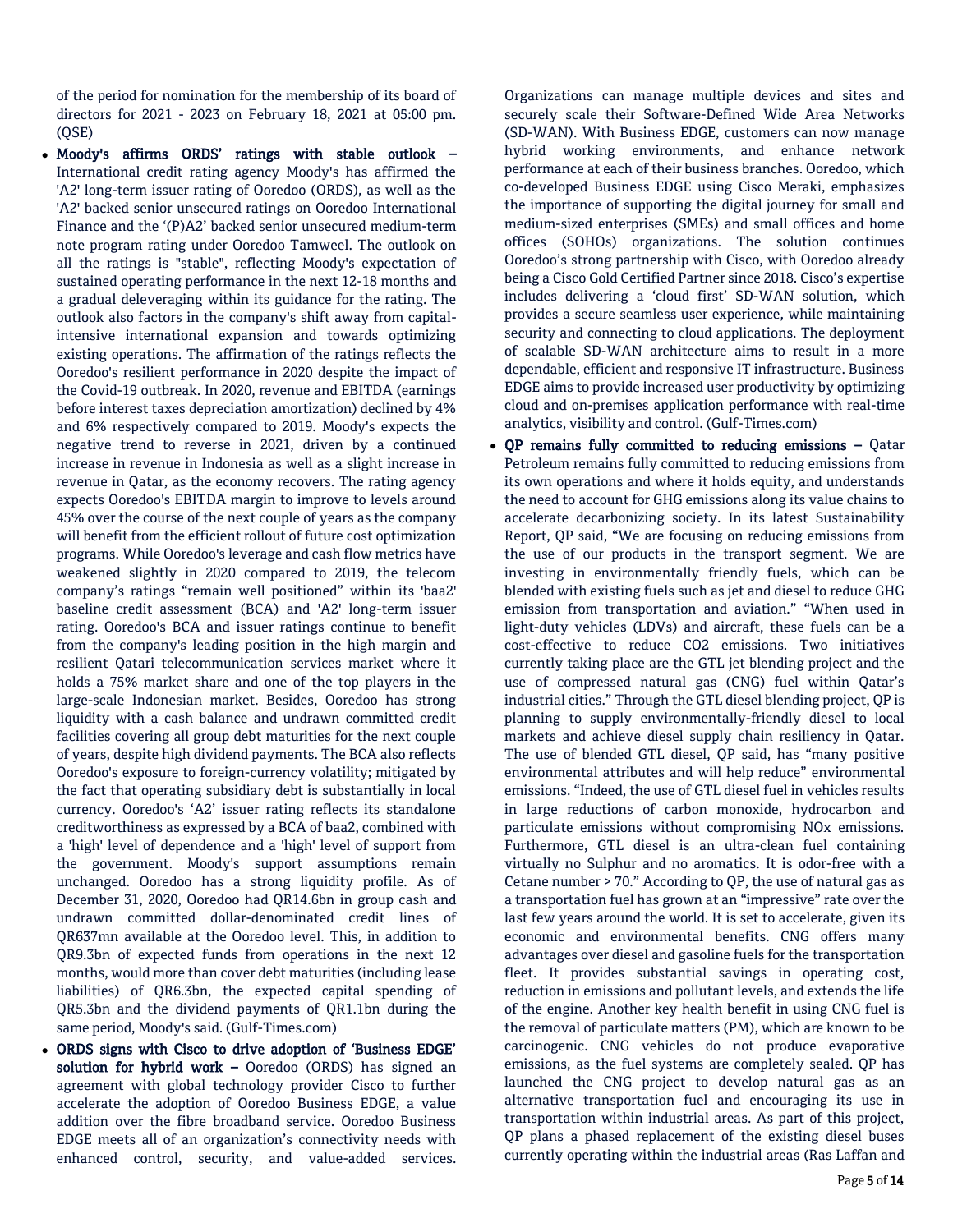Mesaieed) with a new purpose-built CNG fleet in a phased manner. The plan also includes the use of CNG buses during the construction phase of future LNG projects. (Gulf-Times.com)

- Rising fuel sales signal economic recovery The economic recovery in Qatar continues to grow stronger. The sale of fuel (petrol and diesel) in the country has shown a consistent growth in the past quarters, showing acceleration in economic activity. Retail fuel sales volume in Qatar have shown upward trend in the third quarter (July, August, September) and fourth quarter (October, November, December) of 2020. Retail diesel sale was 192 MM liters during the second quarter of last year, which went up to 229 MM liters in the third quarter of 2020, showing a surge of around 19%, according to data from Qatar Fuel Company (Woqod). The share of Woqod in the petroleum retail market was about 85% at the end of last year. In the next quarter (October, November & December) retail diesel sale increased to 230 MM liters, which is around 20% more than the sale in second quarter. Similar rising trend was also visible in quarterly retail gasoline (petrol) volumes. Retail gasoline sale by Woqod was 370 MM liters in the second quarter of last year which increased to 536 MM liters in the third quarter of 2020, registering a rise of 45%. The growth momentum continued in the next quarter also as 553 MM liters during the fourth quarter, which was around 50% more than the sales in the second quarter. The economic activities in Qatar had slowed down during the second quarter of last year due to restrictions imposed to limit the spread of COVID-19. People started working from home, and avoided going outside to prevent the spread of coronavirus. With government's proactive policies, the number of infections came down which led to gradual easing of restrictions in the third and fourth quarters. This resulted in the increased in mobility and acceleration in economic activity in the country. "The fourth quarter was significantly better than the second and the third quarter of last year. The demand for rental cars have risen by around 20% in the fourth quarter compared to the third quarter of last year," a senior official of car rental company told The Peninsula. Even the annual sales of diesel have shown growth. In 2020, diesel sales increased by 8% compared to previous year. Last year, Woqod witnessed sale of 853 MM liters of diesel while in 2019 the sale of diesel was 791 MM liters. Woqod has the largest share in petroleum retail market. The share of Woqod in the petroleum retail market increased by 3% to about 85% at the end of 2020 compared to the previous year (2019). Woqod started operations in 2002 with exclusive rights for storage and distribution of petroleum products in Qatar. Its operations started with two petrol stations in 2003 and have grown to 108 stations at the end of December 2020. (Peninsula Qatar)
- CWQ: End of Gulf crisis seen to provide a timely boost to Qatar hospitality sector – The end of Gulf crisis in January is set to provide a timely boost to the hospitality sector in Qatar where more than 20,000 additional hotel keys are currently under construction and will be completed before the FIFA World Cup in 2022, according to Cushman & Wakefield Qatar (CWQ). Before the introduction of the siege, tourism from within the Gulf Cooperation Council (GCC) contributed almost 50% of all arrivals to Qatar, CWQ said in a report. The COVID-19 pandemic delayed the delivery of new hotels in 2020, which is likely to result in a sharp increase in supply in 2021, it said. Quoting

National Tourism Council Statistics, the CWQ report said the supply of hotel keys increased to 28,249, by September 2020, a 5% increase in 12 months. The most recently released statistics from the NTC show that Covid-19 lockdown measures severely impacted hotel performance from March of 2020, after a promising start to the year. Despite an increase in year-on-year tourist arrivals by 32% in January and February, year-to-date arrivals had fallen by 63% by the end of September. Overall, Qatar's hotel occupancy rates reached 69% in February 2020, underscoring the improving performance in the tourism sector; however, the introduction of lockdown measures resulted in an immediate drop to 55% in March. While the government utilized several hotels for quarantine purposes throughout the year, the occupancy rates for available hotels fell to between 44% and 46% during the summer months, CWQ said. Overall, average daily rates (ADR) fell below QR297 in May but recovered to QR437 in August. The ADR had dropped just 2% on 2019 figures for the nine months to the end of September. (Gulf-Times.com)

- CWQ: Residential sales in Qatar jump after amendments to ownership laws – Qatar has seen "significant" jump in residential sales, especially in Lusail, in the recent months after the government allowed the expatriates to purchase real estate in 10 zones, according to Cushman and Wakefield Qatar (CWQ). In its fourth quarter report, CWQ said the country's residential market will be influenced by the FIFA World Cup as the Supreme Committee for Delivery and Legacy is expected to lease several apartments for one to five years from late 2021. "Recent amendments to real estate ownership laws allowing non-Qataris to purchase real estate in 10 zones have significantly boosted the residential sales market in recent months," CWQ said in its latest report. This has been most notable in Lusail where apartments in the Al Erkyah and Yasmeen districts have seen an increasing volume of sales, it said, adding demand for real estate sales has been boosted by expatriate purchasers, who can take advantage of the new ownership laws. The laws provide owners with the permanent residency card privileges for property investment above QR3.65mn and the benefit of a residency permit without a sponsor for those spending more than QR730,000. The release of apartments in Lusail for prices between QR800,000 and QR1.8mn are typically available with flexible payment plans, providing an opportunity to invest in property that had not been available to the same degree before 2019. According to the Planning and Statistics Authority, there was a 25% increase in residential sales transactions in October and November 2020 compared to the same months in 2019. As per the amendments, the 16 areas eligible for usufruct are Msheireb, Fareej Abdulaziz, Al Doha Al Jadeeda, Al Ghanim Alateeq, Al Rifa, Al Hitmi Al Ateeq, As Salatah, Bin Mahmoud 22, Bin Mahmoud 23, Roudet Al Khail, Al Mansoura, Bin Dirham, Al Najma, Umm Ghawlina, Al Khulaifat, Al Sadd, Al Mirqab Al Jadeed, Al Nasr, Doha International Airport. (Gulf-Times.com)
- Siemens Energy 'Qatar Energy Days' highlights country's role in advancing energy transition globally - Siemens Energy concluded a three-day virtual conference, entitled "Qatar Energy Days," which brought together participants from across government, energy and industrial sectors, focusing on the technologies to meet and surpass energy-related goals under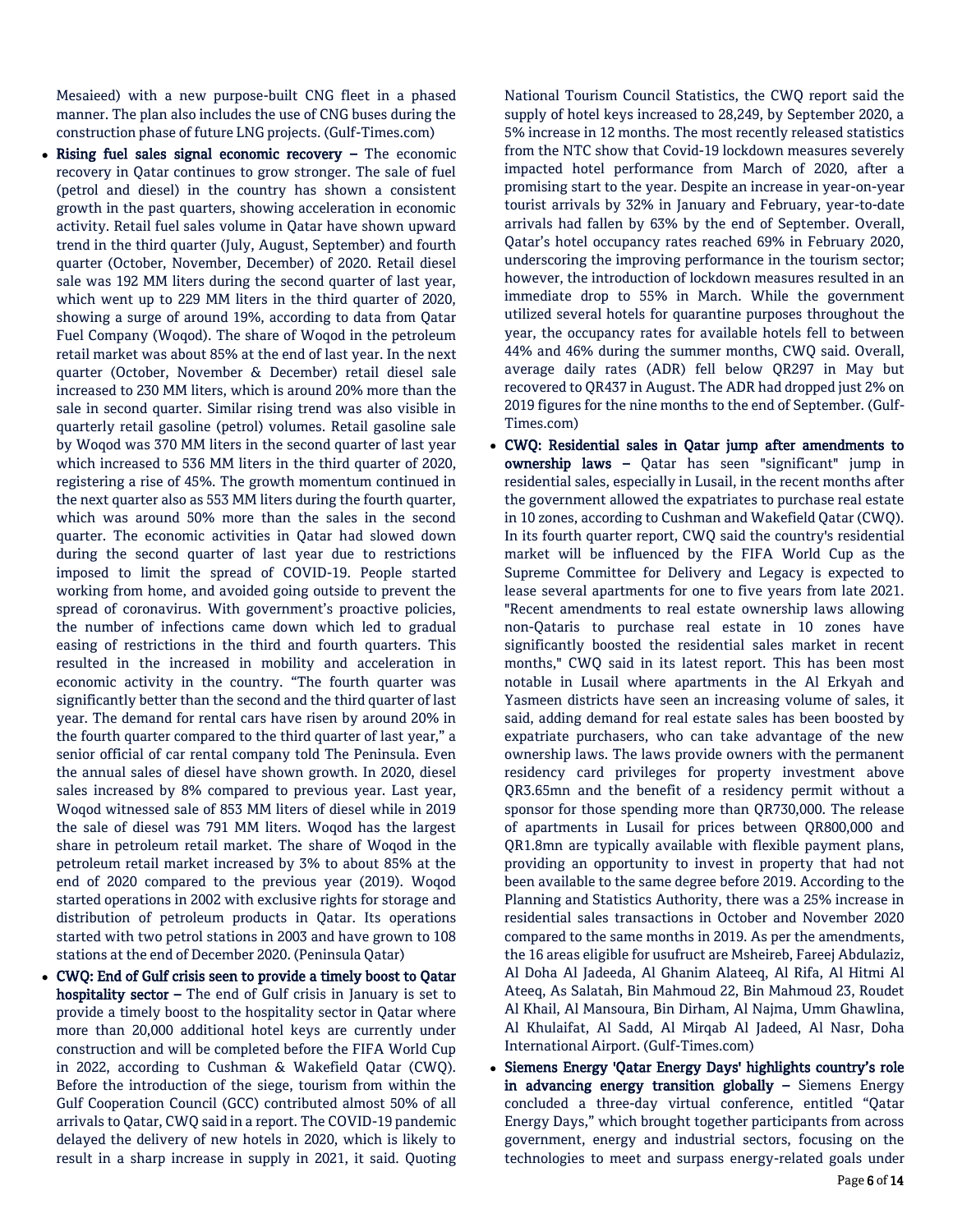Qatar's Vision 2030. The event highlighted Qatar's role in advancing the energy transition globally, its potential for creating a domestic hydrogen economy, as well as the evolving global energy trends. The virtual conference, which took place from February 15 to 17 was attended by more than 350 participants and brought together a wide variety of perspectives from local experts in generation, transmission, and industrial applications; as well as government officials, in order to help shape the energy of tomorrow. "Qatar's government is making it a priority to find harmony between economic growth and protecting the environment in order to mitigate the effects of pollution and global warming," Siemens Energy said. "Qatar has already adopted initiatives to protect the environment and reduce carbon emissions, but its energy transformation is still in the early stages. We hope that discussions like the ones we had will help accelerate the energy transformation in Qatar," said Siemens Energy in Qatar, Managing Director, Herbert Klausner. (Gulf-Times.com)

- NW Europe LNG Tracker: Qatar returns after January absence Qatari LNG cargoes are headed back to the region with the first shipment since December scheduled for the end of this month, ship-tracking data on Bloomberg showed. Mozah, the biggest type of LNG tanker with capacity of 261,988 cubic meters, will arrive in UK's Milford Haven port on February 27. No Qatari shipments were present in northwest Europe since a sole cargo in December as a cold winter pulled the fuel to Asia, leaving Europe almost predominantly reliant on supply from Atlantic basin producers Russia and the US (Bloomberg)
- LNG Tender: Qatar bids lowest for Pakistan April cargo Qatar Petroleum (QP) submitted the lowest offer in Pakistan LNG's tender to supply a spot cargo on an ex-ship basis to Port Qasim Karachi, according to traders with knowledge of the results. QP offered 10.025% of Brent oil price for the cargo to be delivered on April 9-10. Bid submission date was Thursday. Other bids came from PetroChina, Total, Gunvor, Posco and DXT Commodities. (Bloomberg)
- Qatar's real estate trading volume exceeds QR400mn during February 7-11 – The total value of real estate transactions in the sales contracts registered with the Real Estate Registration Department of the Ministry of Justice between February 7 to 11 was QR477,867,503. The types of real estate traded included plots of land, houses, residential buildings, multi-use buildings, and a residential complex. Most of the trading took place in the municipalities of Al Rayyan, Al Da'ayen, Umm Salal, Doha, Al Shamal, Al Khor, Al Dhakira, and Al Wakrah. The volume of real estate circulation during the period from January 31 to February 4 reached QR 374,292,276. (Bloomberg)
- FIFA, AFC postpone Asian Qualifiers for Qatar 2022 , AFC Asian Cup China 2023 – Taking into consideration the existing travel and quarantine restrictions caused by the Covid-19 pandemic across the continent and following a process of close consultation with Asia's Member Associations, the Asian Football Confederation (AFC) and FIFA have jointly agreed to postpone the majority of the upcoming Asian Qualifiers for the FIFA World Cup Qatar 2022 and AFC Asian Cup China 2023. (Gulf-Times.com)
- Qatar Airways to operate one flight per day from Tbilisi to Doha – The state-owned flag carrier of Qatar, Qatar Airways will

operate daily flights between Doha and Tbilisi, Trend reports via Georgian media. At the first stage, the company will operate one flight per day from Tbilisi to Doha. Regular international flights resumed in Georgia since February 1. On January 29, the Civil Aviation Agency of the Ministry of Economy and Sustainable Development of Georgia granted the airlines permission to operate in accordance with the submitted schedule. Air traffic in Georgia was completely suspended in March 2020, after which only Georgian Airlines operated in the country for several months and carried out special flights in order to return Georgian citizens from foreign countries back home, as part of the anti-COVID measures. (Bloomberg)

 Qatar Airways to be first global airline to offer '100% Zero-Touch' entertainment – Qatar Airways will soon become the first global airline to offer passengers '100% Zero-Touch technology' for its "award-winning" Oryx One in-flight entertainment system across the A350 fleet as part of the airline's latest Covid-19 safety measures. The Zero-Touch technology, introduced in partnership with the Thales AVANT IFE system, will enable A350 passengers to pair their personal electronic devices (PEDs) with their seat-back IFE screen by connecting to 'Oryxcomms' Wi-Fi and simply scanning a QR code displayed on the screen. They can then use their PEDs to navigate and enjoy more than 4,000 options on offer through the airline's award-winning Oryx One in-flight entertainment system, limiting the frequency of on board surface contact and providing greater peace of mind throughout the duration of their journey. Qatar Airways is also set to become the first airline in Europe and the Middle East and North Africa region to offer passengers in Business and Economy the option to pair their personal Bluetooth headphones with the on-board seatback IFE system in all cabins on the Boeing 787-9 fleet. (Gulf-Times.com)

## International

 US existing home sales unexpectedly rise in January – US home sales unexpectedly rose in January despite tight inventories boosting house prices. The National Association of Realtors said on Friday that existing home sales increased 0.6% to a seasonally adjusted annual rate of 6.69mn units last month. Sales have been increasing even as contracts have been declining. Economists polled by Reuters had forecast sales would fall 1.5% to a rate of 6.61mn units in January. Home resales, which account for the bulk of US home sales, surged 23.7% on a YoY basis. The housing market, the economy's star performer during the COVID-19 recession, is being supported by historically low mortgage rates and demand for spacious accommodations for home offices and schooling, mostly in the suburbs and other lower-density areas. But demand has far outstripped supply, driving up home prices. About 23.2% of the labor force is working from home. Last month, sales fell in the Northeast and West. They, however, rose in the South and the Midwest. There were a record-low 1.04 million previously owned homes on the market in January, down 25.7% from one year ago. The median existing house price shot up 14.1% from a year ago to \$303,900 in January. The inventory crunch could ease as builders step up construction, though they are facing challenges from record lumber prices as well as shortages of land and labor. The government reported on Thursday that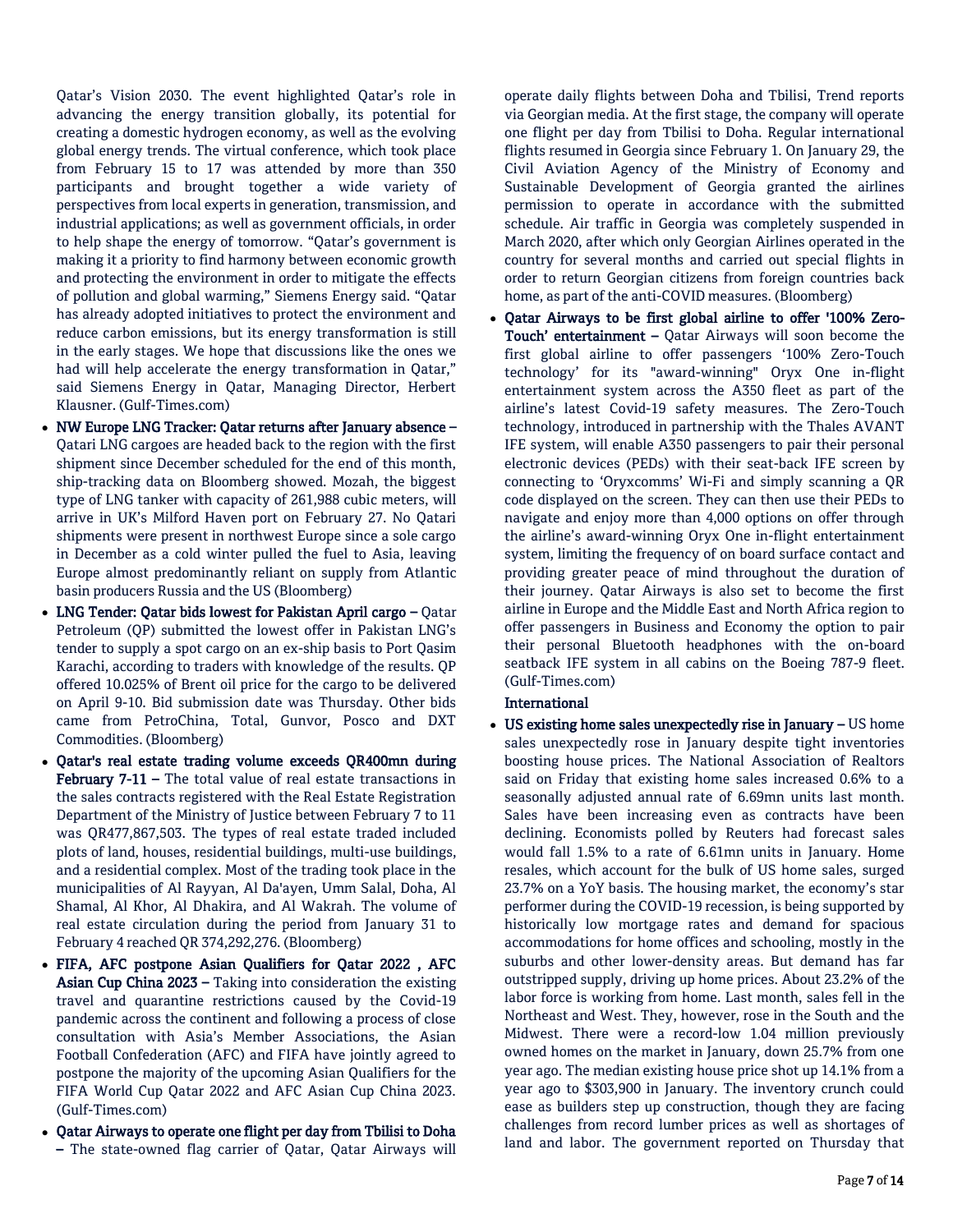permits for future home building soared in January to their highest level since May 2006. At January's sales pace, it would take 1.9 months to exhaust the current inventory, down from 3.1 months a year ago. A six-to-seven-month supply is viewed as a healthy balance between supply and demand. (Reuters)

- US labor market struggling to regain momentum The number of Americans filing first-time applications for unemployment benefits unexpectedly increased last week, raising the possibility of a second straight month of tepid job growth despite declining new COVID-19 infections. The weekly unemployment claims report from the Labor Department on Thursday, the most timely data on the economy's health, could add impetus to President Joe Biden's push for a \$1.9tn package to aid the recovery from the pandemic. At least 18.3mn Americans were receiving unemployment checks at the end of January. Government-funded benefits for millions of these people will expire in mid-March unless Congress approves the Biden administration's spending plan. "Robust pandemic aid is precisely the medicine the economy needs to get Americans back where they want to be, at work," said Andrew Stettner, senior fellow at The Century Foundation. Initial claims for state unemployment benefits increased 13,000 to a seasonally adjusted 861,000 for the week ended February 13. Data for the prior week was revised to show 55,000 more applications received than previously reported. There were big jumps in filings in California and Illinois, while claims in Ohio remained elevated. (Reuters)
- US import prices post biggest gain since 2012 US import prices increased by the most in nearly nine years in January, lifted by higher prices for energy products and a weak dollar, supporting expectations for an acceleration in inflation in the coming months. The Labor Department said on Thursday import prices jumped 1.4% last month, the biggest gain since March 2012, after increasing 1.0% in December. Economists polled by Reuters had forecast import prices, which exclude tariffs, gaining 1.0% in January. In the 12 months through January, import prices rebounded 0.9% after slipping 0.3% in December. That was the biggest year-on-year gain since October 2018 and followed 11 straight monthly declines. Inflation is being closely watched amid concerns from some quarters that President Joe Biden's proposed \$1.9tn COVID-19 recovery plan could cause the economy to overheat. But inflation is likely to be driven by the labor market, which is experiencing considering slack. The government last week reported a moderate increase in consumer prices in January. Producer prices recorded their largest increase since 2009 in January, in part reflecting bottlenecks in the supply chain caused by the coronavirus pandemic. Imported fuel prices increased 7.4% last month after soaring 8.1% in December. Imported food prices surged 2.1%. Excluding fuels and foods, import prices accelerated 0.8% after gaining 0.4% in December. The rise in the so-called core import prices reflected the dollar's 2.7% drop last year against the currencies of the US' main trade partners. Last month, the cost of goods imported from China rose 0.3% for a second straight month. Prices for imported capital goods gained 0.2%. The cost of imported motor vehicles rose 0.2%. Prices for consumer goods excluding autos dipped 0.1%. The report also showed export prices surged 2.5% in January, the largest rise since the index was first published on a monthly basis in December 1988,

after increasing 1.3% in December. Prices for agricultural exports rose 6.0%, while nonagricultural exports increased 2.2%. Export prices increased 2.3% on a YoY basis in January, the largest gain October 2018, after rising 0.4% in December. (Reuters)

- US housing starts fall in January; permits soar US homebuilding fell more than expected in January amid soaring lumber prices, though a surge in permits for future construction suggested the housing market remains supported by lean inventories and historically low mortgage rates. Housing starts decreased 6.0% to a seasonally adjusted annual rate of 1.580mn units last month, the Commerce Department said on Thursday. Economists polled by Reuters had forecast starts would drop to a rate of 1.658mn units in January. Homebuilding fell 2.3% on a YoY basis. The housing market has outperformed other sectors of the economy during the COVID-19 pandemic, supported by lower mortgages rates and demand for spacious accommodations for home offices and schooling. But expensive inputs and lack of land pose a threat to continued robust housing market gains. A survey on Wednesday showed confidence among single-family homebuilders edged up in February. But builders complained that record high lumber prices were "adding thousands of dollars to the cost of a new home and causing some builders to abruptly halt projects." Softwood lumber prices jumped a record 73% on a YoY basis in January, according to data from the Labor Department. Still, the housing market remains supported by historically low mortgage rates and lean inventories of previously owned homes. Permits for future homebuilding shot up 10.4% to a rate of 1.881mn units in January. Permits typically lead starts by one to two months. (Reuters)
- UK economy shows signs of stabilization after new lockdown hit - Britain's economy has stabilized after a new COVID-19 lockdown last month hit retailers, and business and consumers are hopeful the vaccination campaign will spur a recovery, data showed on Friday. The IHS Markit/CIPS flash composite Purchasing Managers' Index, a survey of businesses, suggested the economy was barely shrinking in the first half of February as companies adjusted to the latest restrictions. A separate survey of households showed consumers at their most confident since the pandemic began. Britain's economy had its biggest slump in 300 years in 2020, when it contracted by 10%, and will shrink by 4% in the first three months of 2021, the Bank of England predicts. The central bank expects a strong subsequent recovery because of the COVID-19 vaccination program - though policymaker GertjanVlieghe said in a speech on Friday that the BoE could need to cut interest rates below zero later this year if unemployment stayed high. Prime Minister Boris Johnson is due on Monday to announce the next steps in England's lockdown but has said any easing of restrictions will be gradual. Official data for January underscored the impact of the latest lockdown on retailers. Retail sales volumes slumped by 8.2% from December, a much bigger fall than the 2.5% decrease forecast in a Reuters poll of economists, and the second largest on record. (Reuters)
- CBI: UK industrial orders index rebounds in February British manufacturers reported the smallest hit to their order books this month since the start of the coronavirus pandemic, and see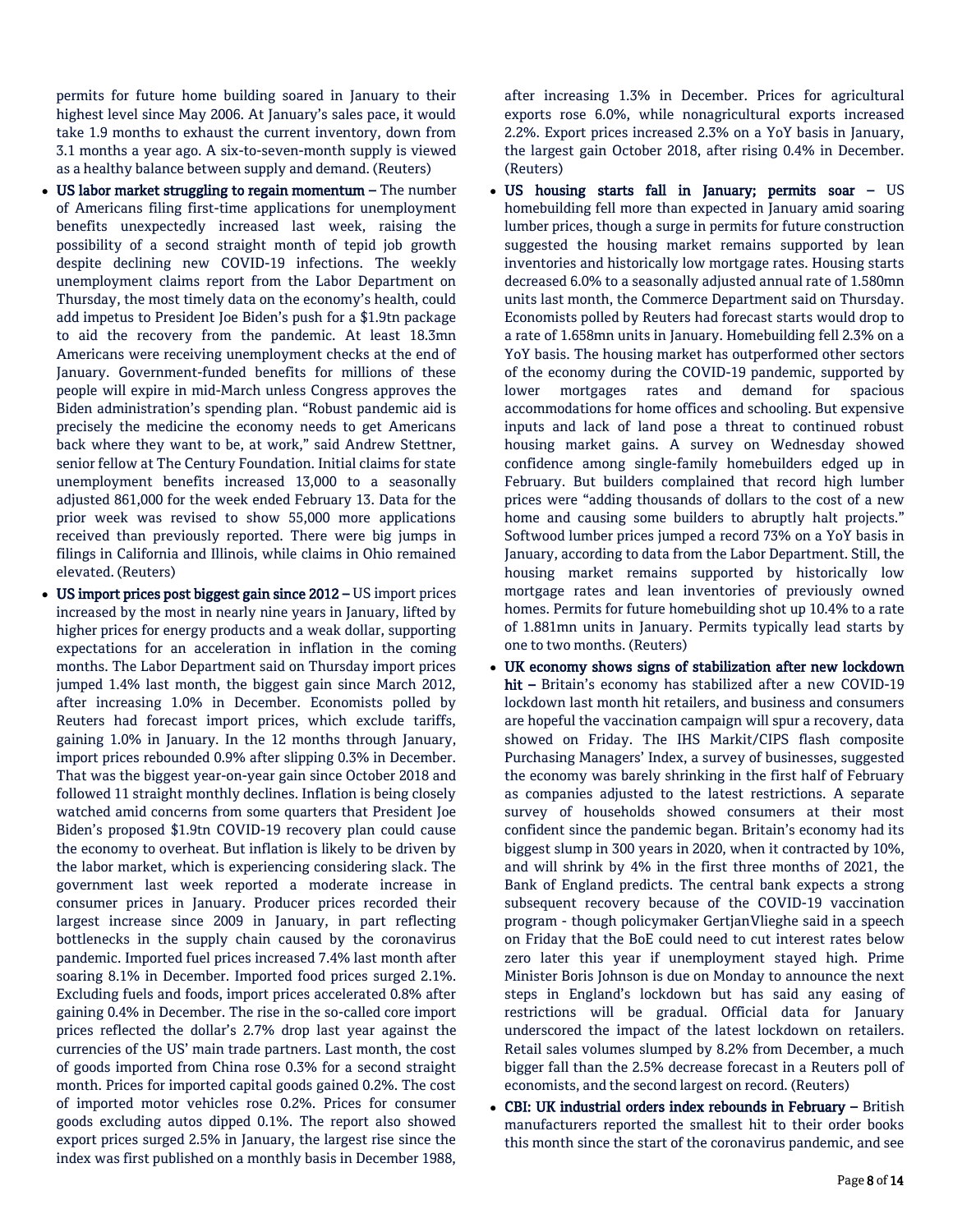output stabilizing after a sharp drop in January, the Confederation of British Industry said on Friday. The CBI's monthly industrial orders balance jumped to -24 in February from -38 in January, its highest reading since February 2020, before the coronavirus pandemic, though still below its longrun average of -14. "Manufacturing activity remains patchy, but so far appears to have taken a smaller hit than in previous lockdowns," CBI economist Alpesh Paleja said. Output expectations for the next three months rose to -2 from January's reading of -24. Britain entered its third coronavirus lockdown in January, which closed most businesses to the public. Employees can still go to their workplace if working from home is not practical. The majority of manufacturing subsectors reported growth but the index was dragged down by sharp declines for vehicle manufacturers and food and drink companies. Food and drink exports have been some of the hardest hit by new customs rules for trade with the European Union which took effect on January 1. The survey was based on responses from 296 manufacturers between January 27 and February 12. (Reuters)

- GfK: UK consumers most confident since pandemic struck British consumers are their most confident since the COVID-19 pandemic struck almost a year ago, buoyed by hopes that the country's fast COVID-19 vaccinations program will boost the economy, a survey showed on Friday. The overall consumer confidence index from market research firm GfK rose five points to -23, due mostly to a 14-point improvement in views about the economy over the next 12 months. A Reuters poll of economists had pointed to a much smaller improvement in the overall index to -27. Joe Staton, GfK's client strategy director, warned that it was more realistic to look at the challenges ahead than think about a return to normality. "We need to be cautious because the positive tailwinds of the vaccination rollout are being met by the very strong headwinds of unemployment, the threat of inflation and the difficulty that many face in affording day-to-day living costs," he said. Finance minister Rishi Sunak is expected to announce more jobs support in a budget plan on March 3. Prime Minister Boris Johnson is moving cautiously with regard to lifting social distancing restrictions that contributed to the economy shrinking by 10% last year, the most in three centuries. But Sunak is expected to start weaning the economy off his nearly 300bn Pound (\$419bn) emergency rescue program as soon as he can. In February last year before the pandemic hit, GfK's overall confidence index stood at -7. (Reuters)
- PMIs: Eurozone services hit in February but factories racing along – Business activity across the euro zone contracted again in February as lockdown measures to contain the coronavirus hammered the bloc's dominant service industry, a survey showed, even as factories had their busiest month in three years. With daily reported infections still high governments have been encouraging citizens to stay home and closed much of the continent's hospitality industry while factories have largely remained open. IHS Markit's flash composite PMI, seen as a good guide to economic health, nudged closer to the 50 mark separating growth from contraction, registering 48.1 in February compared to January's 47.8. A Reuters poll had predicted 48.0. However, some of that activity was from completing old orders. The backlogs of work index fell to 47.9

from 49.0. "Ongoing COVID-19 lockdown measures dealt a further blow to the euro zone's service sector in February, adding to the likelihood of GDP falling again in the first quarter," said Chris Williamson, chief business economist at IHS Markit. The Eurozone economy is in a double-dip recession, according to last week's Reuters poll of economists, who said the risks to their already weak outlook was skewed more to the downside. A PMI covering the services industry fell to 44.7 from January's 45.4, well below the median expectation in a Reuters poll for 45.9. But with vaccination programs accelerating, driving hopes for a return to some form of normality, optimism about the year ahead improved sharply. The services business expectations index climbed to its highest since April 2018. Strong demand for manufactured goods helped the factory PMI soar to 57.7 from 54.8, the highest since February 2018 and well above all forecasts in a Reuters poll that predicted 54.3. An index measuring output, which feeds into the composite PMI, jumped to 57.5 from 54.6. The new orders index also soared and factories hired additional staff for the first time in nearly two years. The employment index rose to 50.9 from 49.4. (Reuters)

- ECB faces tricky balancing act after pandemic debt surge As the Eurozone begins to emerge from the depths of a pandemicinduced recession, the European Central Bank is facing a difficult balancing act between supporting indebted governments and keeping creditors onside. Encouraged by the ECB's massive bond purchase program and ultra-low interest rates, national governments have taken on a mountain of new borrowing to cushion the coronavirus pandemic, pushing total public debt to 102% of the region's output. With a Eurozone recovery seen lagging that of the US or Asia, these countries will not grow their way out of debt or see it eroded away by rising prices any time soon. Yet Bundesbank President Jens Weidmann has made clear he expects monetary policy to return to normal once inflation returns. That means President Christine Lagarde and her colleagues must strike a difficult balance between the need to keep credit sufficiently easy for weaker borrowers like Italy while not losing the support of creditor countries. "I think the ECB is trapped," said Friedrich Heinemann, a professor at Germany's ZEW institute. "Certain heavily indebted countries can no longer cope on their own. The big issue here is the Italian debt," he said of Rome's 154% debt/GDP level. ECB chief economist Philip Lane has rejected the idea that the bank's policy is constrained, saying in a Reuters interview last year he was confident the bank could exit its bond-buying programs when inflation allowed it to do so. (Reuters)
- PMI: Japan's Feb factory activity expands for first time in 22 months – Japan's factory activity expanded for the first time in 22 months in February, a private-sector survey showed on Friday, as strong export demand helped manufacturers shake off the drag from the coronavirus pandemic. But the service sector was more pessimistic, with businesses struggling to overcome the blow from emergency measures taken to contain the COVID-19 crisis. The au Jibun Bank Flash Japan Manufacturing Purchasing Managers' Index (PMI) improved to 50.6 from a final 49.8 in January. For the first time since April 2019, the headline index rose above the 50.0 threshold that separates from expansion, helped by stronger output and an increase in new orders at home and especially abroad. The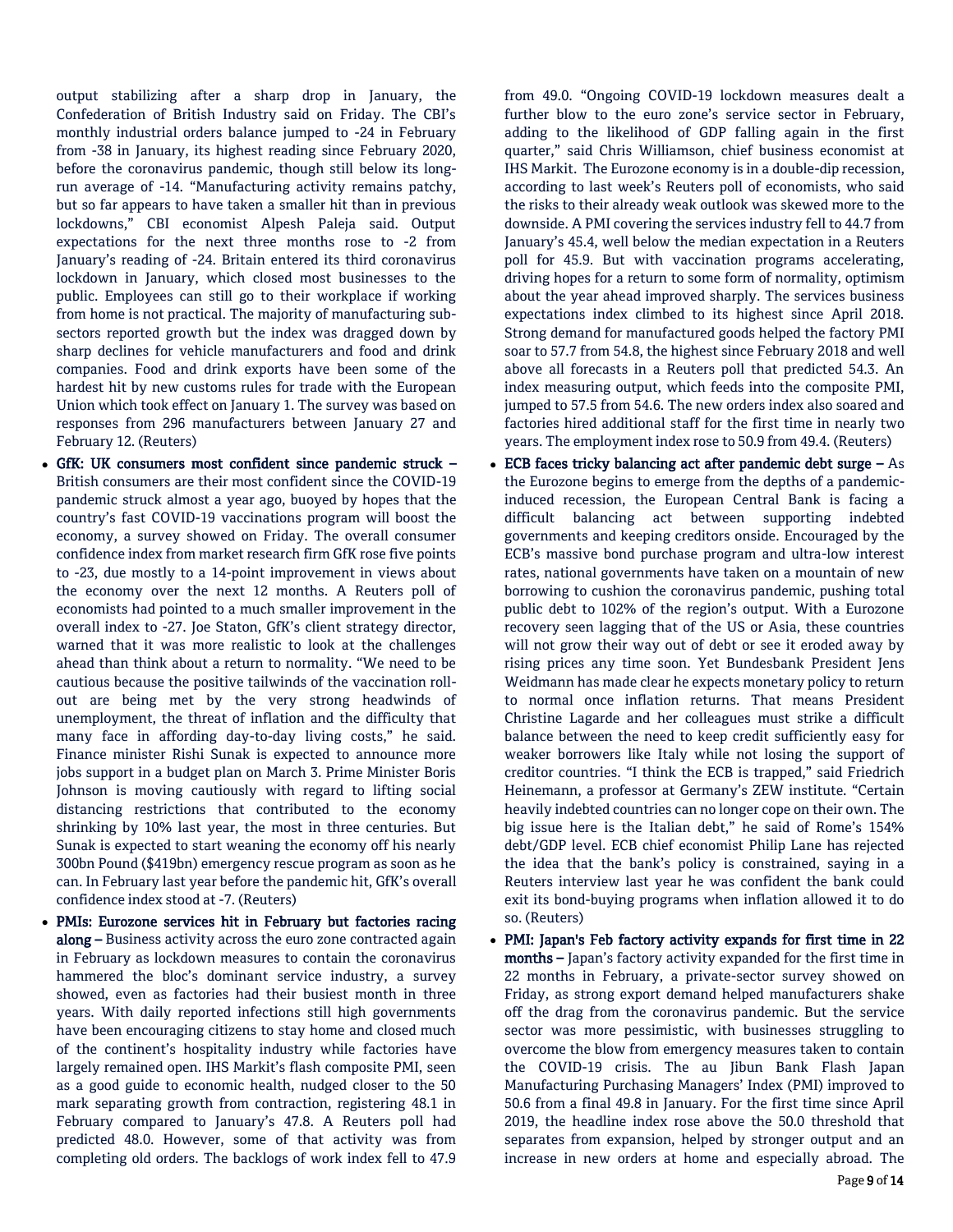reading was also the highest since December 2018, though growth was modest. The survey showed manufacturers' new export orders grew at their fastest pace since early 2018, returning to expansion for the first time in four months. That supported gross domestic product and trade data released this week that showed Japan's economy has been reaping benefits from overseas demand, in part because of a huge global need for chip-making equipment. But the PMI survey also showed activity in the service sector, which includes the consumer sector, deteriorated at a faster pace, hurt by the anticoronavirus emergency measures. Although daily coronavirus cases have been in decline in recent weeks after peaking in early January, Tokyo and nine other prefectures are still under a state of emergency to stop a resurgence. The au Jibun Bank Flash Services PMI index fell to a six-month low of 45.8 on a seasonally adjusted basis from January's final of 46.1. The au Jibun Bank Flash Japan Composite PMI remained in contraction despite the improvement in manufacturing activity. The index, which is calculated using both manufacturing and services, stood at 47.6 in February compared to the previous month's final of 47.1. (Reuters)

- Japan cuts economic outlook in February for first time in 10 months – Japan's government cut its view on the overall economy in February for the first time since April last year as an extended state of emergency to curb coronavirus infections battered consumer spending. Analysts expect the world's thirdlargest economy to shrink in the current quarter as renewed COVID-19 restrictions in Tokyo and some prefectures weigh on business activity and household spending. "The economy shows some weakness though it continued picking up amid severe conditions due to the coronavirus," the government said in its economic report for February. The government slashed its assessment on consumer spending for a third straight month, saying it has shown weakness recently, as people avoided eating out and travelling. But it raised its view on capital spending for a second consecutive month, saying it has been "recovering recently", reflecting an improvement in core machinery orders. The government also upgraded its assessment on corporate profits for the first time in two months as they were "picking up while weakness is seen in nonmanufacturers" due to the impact from the pandemic. Manufacturers' profits improved helped by a recovery in auto production and 5G technology related demand, the report said. Thanks to brisk demand for communication devices, the government raised its outlook on imports for the first time in two months. Japanese stocks rose to a 30-year high this week as progress in the distribution of coronavirus vaccines boosted expectations for a global economic recovery. Japan's economy grew for a second straight quarter in October-December, extending a recovery from its worst postwar recession earlier last year. But new emergency measures cloud the outlook, underscoring the challenge policymakers face in preventing the spread of COVID-19 without choking off the fragile recovery. (Reuters)
- Japan's consumer price decline slows, weak demand keeps outlook murky - Japan's core consumer prices marked the sixth straight month of annual declines in January but the pace of falls slowed, offering some relief for policymakers worried about deflationary pressures the economy face from the

coronavirus pandemic. Still, soft domestic demand means the Bank of Japan's priority will be to avert a return to deflation, unlike other countries such as the US where inflation has recently perked up. Core consumer prices, which includes oil products but excludes volatile fresh food costs, fell 0.6% in January from a year earlier, government data showed on Friday, compared with a median market forecast for a 0.7% drop. The decline was smaller than a 1.0% drop in December, partly due to the termination of the government's "Go To" discount campaign for domestic travel and a recent rebound in fuel costs. Durable goods prices rose on strong demand from stay-home policies to prevent the spread of the pandemic, with prices of air conditioners rising 7.2% and those for microwave ovens up 12.2%, the data showed. The so-called "core-core" CPI, which strips away the impact of both energy and fresh food costs, rose 0.1% from a year earlier after three straight months of declines. (Reuters)

 China seen keeping lending benchmark LPR steady for 10th straight month - China's benchmark lending rate is set to stay unchanged for the 10th straight month at its February fixing on Saturday, a Reuters survey showed. Thirty-one traders and analysts, or 88% of all 35 participants, in a snap Reuters poll conducted this week predicted no change in either the one-year Loan Prime Rate (LPR) or the five-year tenor. Another three respondents expected an increase of 5 basis point to both tenors this month, while the other one predicted a marginal rate cut to the one-year LPR. The one-year LPR was last at 3.85%, and the five-year rate stood at 4.65%. Strong expectations for a steady LPR this month came after the People's Bank of China (PBOC) rolled over the maturing medium-term lending facility (MLF) on Thursday, while keeping the interest rate unchanged for a 10th straight month. The MLF, one of the PBOC's main tools in managing longer-term liquidity in the banking system, serves as a guide for the LPR. Spikes in some short-term money market interest rates ahead of the week-long Lunar New Year holiday prompted some speculation that a shift to a tighter monetary policy stance may be underway. Economists at Morgan Stanley said they continued to expect a gradual and flexible pace of countercyclical tightening this year. (Reuters)

## Regional

- Tadawul approves government debt instruments listing Saudi Stock Exchange (Tadawul) has approved to list the debt instruments from a class already listed, issued by the Saudi government at a total value of SR3.16bn. The listing request was submitted by the Saudi Ministry of Finance, according to Tadawul's statement on Thursday. The increase in the issuance of January 12, 2021 by SR1.23bn will be listed to reach a total value of SR2.11bn. Meanwhile, the SR1.93bn rise in the issuance of January 7, 2021 will be listed to record SR4bn. Hence, the listing of government debt instruments reissue will start from February 21, 2021. (Bloomberg)
- Saudi Arabia approves use, import of Oxford-AstraZeneca COVID-19 vaccine – The Saudi Food and Drug Authority (SFDA) on Thursday approved the use and import of the Oxford-AstraZeneca COVID-19 vaccine, the Saudi Press Agency (SPA) reported. The approval of the vaccine came based on the data provided to the SFDA and which was thoroughly reviewed as per an accurate scientific method.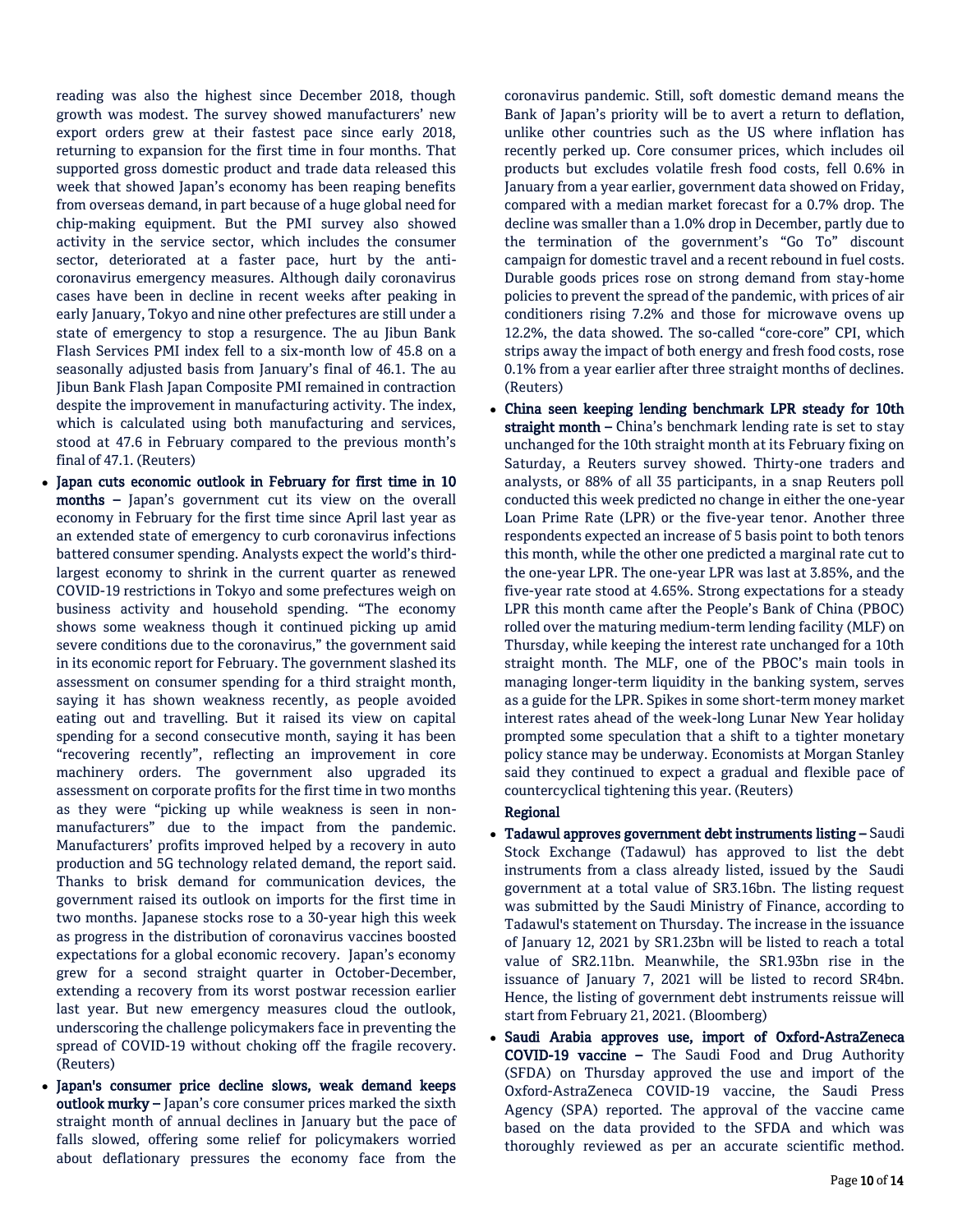Hence, health authorities in the kingdom will begin procedures to use the Oxford-AstraZeneca COVID-19 vaccine as per relevant standards and requirements. The SFDA will analyze samples from every imported vaccine batch before use. Last month, CEO of the Serum Institute of India (SII), Adar Poonawalla, told Reuters that the world's biggest vaccine manufacturer will provide 3mn AstraZeneca COVID-19 vaccine doses to Saudi Arabia priced at \$5.25 each on behalf of the British drug maker. (Bloomberg)

- 54% rise in companies setting up in Saudi Arabia in 2020, despite pandemic - Scores of international companies were lining up to enter the Saudi market despite the ongoing global economic fallout from the coronavirus disease (COVID-19) pandemic, according to a government-accredited incubator. The desire by firms to work in the Kingdom had accelerated in line with the country's efforts to attract foreign investment as part of its Vision 2030 reform plan, said AstroLabs founder Muhammed Mekki. "The interesting thing to note is that despite the pandemic and the uncertain global economic conditions, there's been an accelerating interest in companies expanding into the Kingdom from around the world," he told Arab News. Last year, as many economies took a hit from the global health crisis, AstroLabs – the first international incubator accredited in the Kingdom – assisted 44 companies wishing to do business in Saudi Arabia, a 54% increase on 2019. (Zawya)
- Limiting contracting with foreign firms inside Saudi Arabia supports local content – The CEO of the Saudi Local Content and Government Procurement Authority, Abdulrahman Al Samari, said the decision to cease contracting of government entitles with foreign companies that do not have a regional headquarters in the kingdom after 2023 will provide valuable investment opportunities to global firms. Speaking to state-run Saudi Press Agency (SPA) on Thursday, Al Samari said the policy would develop local content components from the workforce, products, services, as well as assets and technology. The decision came after announcing the objectives of the Riyadh Strategy 2030 during the recently-held Future Investment Initiative Forum when the Royal Commission for Riyadh City (RCRC) announced agreeing with 24 international companies to move their regional headquarters to Riyadh. The decision will enable companies with headquarters in the kingdom to benefit from local content preference mechanisms through contracting with government bodies in the kingdom or those entities owned by it by 2024. (Bloomberg)
- Jobs in restaurants, malls and education to be Saudized soon -Minister of Human Resources and Social Development Ahmed Al-Rajhi announced the implementation of a decision to localize professions in restaurants, cafes, hypermarkets and malls soon. He also said that the number of young Saudi men and women who entered the labor market in January exceeded 28,000. "We are targeting all sectors, activities, and professions, and we will invest in all opportunities so as to enable the sons and daughters of the country to take up jobs. We will soon implement a decision to localize the legal and educational professions also," Al-Rajhi made the remarks during his meeting with members of the National Committee for Contractors and the National Committee for Consulting

Professions. "A study has been completed to improve the status of occupational security and safety personnel working on company contracts in ministries and quasi-governmental entities, in addition to contractors with the private sector and set a minimum wage for them," he said. (Zawya)

- Saudi food delivery market valued at \$511.21mn Saudi Arabia's online food ordering and delivery market was valued at \$511.21mn last year and is forecast to grow 10.05% per annum until 2026, according to a new report. "Even after the challenge of pandemic in the 2020, the market showed a consistent growth. Digitization, and emergence of advanced online services is expected to drive the Saudi Arabia online food ordering and delivery market in the next five years," according to a new study released by the Reportlinker global research company. The growth of the sector was emphasized this month with the announcement of the entry of two new operators into the increasingly competitive market. (Zawya)
- UAE banks inject AED72.2bn in CBUAE's overnight deposits in 2020 – The banks operating in the UAE have injected around AED72.2bn in the overnight deposit accounts at the Central Bank of the UAE (CBUAE) in 2020, according to the Emirates News Agency (WAM). The UAE banks' investments in overnight deposits in 2020 have raised their cumulative balance by 285% to AED97.5bn by the end of December 2020, when compared to the same month in 2019. It is noteworthy to mention that in July, the CBUAE launched an overnight deposit facility, enabling the conventional banks in the UAE to deposit their surplus liquidity at the central bank on an overnight basis. (Bloomberg)
- UAE banks register \$79bn investments in December 2020 The UAE banks' investments went up by 0.35% MoM to about AED455.8bn by the end of December 2020, compared to AED454.2bn in the year-ago period. The UAE banks have invested around AED290.5bn in debt securities by the end of December 2020, up from AED284.9bn in November 2020, according to the latest data by the Central Bank of the UAE (CBUAE). Meanwhile, the UAE banks have decreased their investments in stocks by AED100mn in December 2020, when compared to the earlier month. (Zawya)
- SMEs fuel demand for Cloud-based and low-code ERP platforms in UAE – With the pandemic situation today, businesses are fast-tracking their digital transformation efforts and switching to cloud services at a frantic pace to enable remote operations and communications. The situation has also led to more SMEs wanting to implement Enterprise Resource Planning (ERP) solutions. The ERP solutions help track and monitor a businesses' resources and processes, thus optimizing operations and maximizing profits. However, SMEs face many challenges while shopping for ERP solutions. (Zawya)
- RAKBANK's net profit falls 54.0% YoY to AED503.8mn in FY2020 – The National Bank of Ras Al-Khaimah (RAKBANK) recorded net profit of AED503.8mn in FY2020, registering decrease of 54.0% YoY. Net interest income fell 15.1% YoY to AED2,092.9mn in FY2020. Operating profit before provision for credit loss fell 10.0% YoY to AED2,168.7mn in FY2020. EPS came in at AED0.30 in FY2020 as compared to AED0.65 in FY2019. Total assets stood at AED52.8bn at the end of December 31, 2020 as compared to AED57.1bn at the end of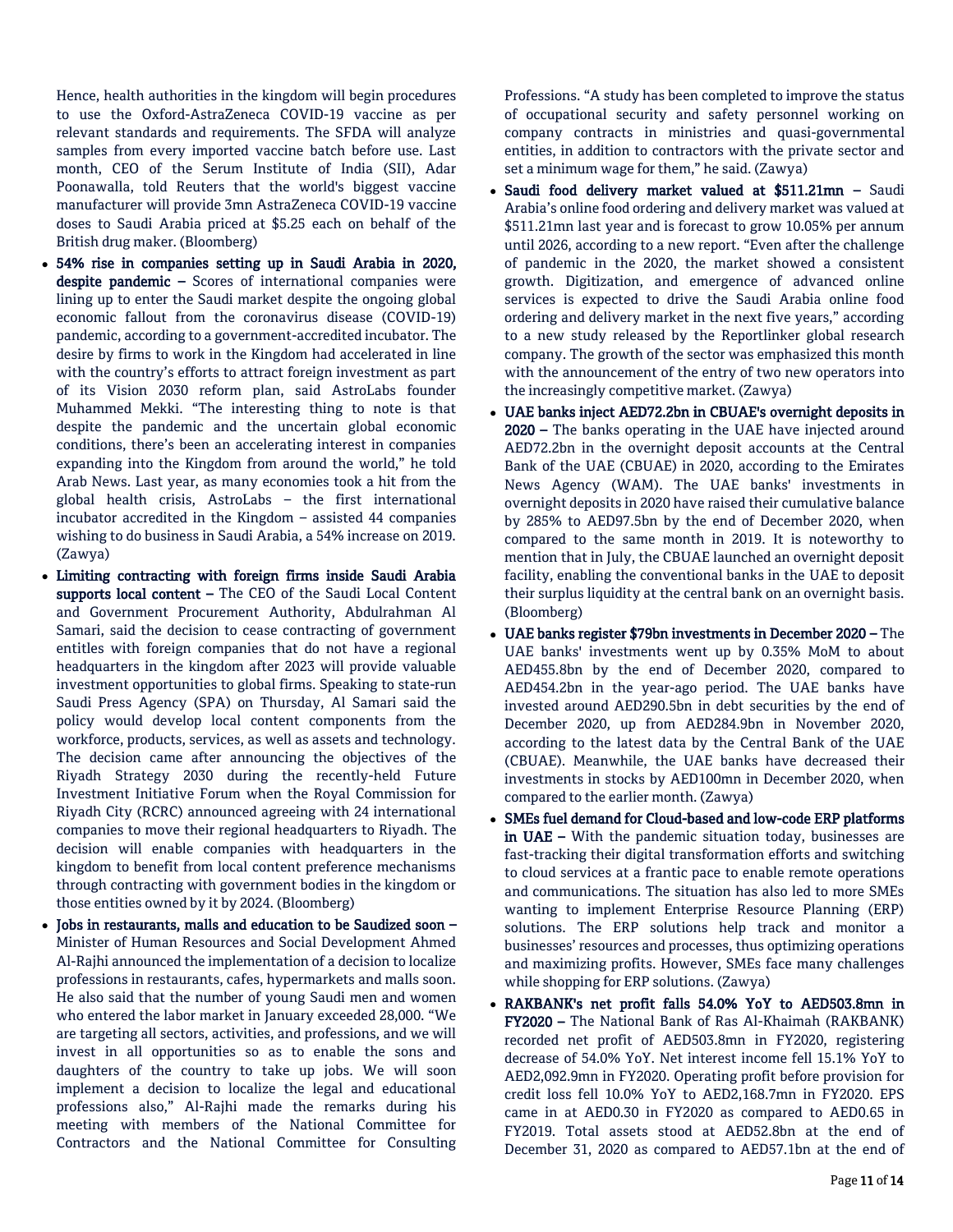December 31, 2019. Net loans and advances stood at AED30.0bn (-13.1% YoY), while deposits from customers stood at AED36.9bn (+0.3% YoY) at the end of December 31, 2020. (ADX)

- CEO: Dana Gas seeks \$500mn to raise production capacity Dana Gas is considering financing methods, including green bonds, to collect about \$500mn to achieve its objective of more than doubling its production capacity, the CEO of Dana Gas, Patrick Allman-Ward, told Reuters. The company seeks to increase its capacity in the Kurdistan Region of Iraq (KRI) to 900mn standard cubic feet per day (mmscfd) with two processing trains of 250 mmscfd each. The first train is forecast to be completed in the first half of 2023, while the second train would be finalized towards 2024. (Bloomberg)
- Sharjah Islamic Bank proposes 8% cash dividends for shareholders - Sharjah Islamic Bank agreed to distribute 8 percent in cash dividends to shareholders, after the bank achieved net profits of AED405.8mn for the year 2020. This came as the bank held its 45th General Assembly virtually, chaired by Abdul Rahman Al Owais, Chairman of the Board of Directors in the presence of the members of the Board and the executive management of the bank. (Zawya)
- Abu Dhabi's real estate transactions hit AED 74bn in 2020 The total value of Abu Dhabi's real estate transactions reached AED74bn in 2020, up 28% compared to AED58bn in 2019, according to the Emirates News Agency (WAM). Last year, Abu Dhabi recorded 19,000 executed transactions, including sales and mortgages of land, buildings, and real estate units, as shown by a report by the Department of Municipalities and Transport on Abu Dhabi's annual real estate transactions. The total value of the Emirate's real estate sales amounted to AED30bn in 2020, with 8,000 transactions. Meanwhile, 11,000 transactions valued at AED44bn were executed for Abu Dhabi's real estate mortgages, with lands and buildings representing the majority of these transactions amounting to AED42.5bn. (Bloomberg)
- Tabreed considers acquiring cooling assets at Dubai International Airport –National Central Cooling Company (Tabreed) is considering a potential acquisition of district cooling assets at Dubai International Airport, which were up for sale. Tabreed confirmed that the study is preliminary in nature only and there is no acquisition agreement in place with any party. The company further remarked that it is continuously exploring potential acquisitions in respect of prime district cooling assets in the UAE, the wider region, and across the world, as part of its growth plan to generate value for its stakeholders. The company made on Thursday this announcement to the Dubai Financial Market (DFM) to clarify news articles on its interest to execute further acquisitions in the region. It is noteworthy to mention that in November 2020, Bloomberg reported that Dubai is seeking to sell the cooling system operations of its biggest airport, which were valued at around \$750mn. (Bloomberg)
- Agthia Group's board approves 80% acquisition of Jordan's Nabil Foods – The board of Agthia Group has approved to acquire a majority stake in Nabil Foods, a producer of frozen and chilled processed protein products in Jordan, after obtaining some key regulatory approvals. Agthia Group would acquire an

80% stake in Nabil Foods, including a 60% stake acquired from ADQ in exchange for a convertible instrument, according to a press release on Thursday. The convertible instrument will convert into shares in Agthia at a fixed price of AED5.50 per share, implying an equity value of AED394mn. In addition, the company would hold a 20% stake from Ideal Holding Limited in exchange for cash. Agthia Group's board will call for the ordinary general meeting (OGM) for the shareholders to vote on the acquisition, which will enable the company to enter for the first time into the processed protein industry. (Bloomberg)

- Kuwait plans to shorten oil supply deals for some Asian buyers – According to sources, oil producer Kuwait Petroleum Corp (KPC) is in talks to shorten its annual supply deals with some customers in India and Japan to nine months this year to meet demand from its new refinery. At a meeting with Indian refiners this month, KPC officials said the state-run company's next oil supply contracts with Indian buyers would run from April to December, the sources said, rather than to March 2022. The fourth-biggest producer in the OPEC said it would assess the situation in over October and November before committing supplies for the first quarter of 2022. The proposed change follows a decision by Iraq, OPEC's second-biggest producer, to cut its oil exports to India this year to comply with OPEC quotas just as Indian refiners ramp up output to meet a demand uplift as the world's third-largest crude importer emerges from the COVID-19 pandemic. KPC's 615,000 barrel per day Al-Zour refinery, the country's fourth, is due to start operating towards the end of the year, turning the nation into one of the biggest fuel producers in the region, sources added. (Zawya)
- National Bank of Kuwait sells \$700mn AT1 bonds The National Bank of Kuwait launched \$700mn Additional Tier 1 bonds on Thursday at 3.625%, a document showed. It had given initial price guidance of about 4% for the bonds, which are noncallable for six years. AT1 bonds, the riskiest debt instruments banks can issue, are designed to be perpetual in nature, but lenders can call them after a specified period. (Zawya)
- Bahrain Kuwait Insurance Company recommends distribution of dividend for FY2020 – The Board of Directors of Bahrain Kuwait Insurance Company resolved, at its meeting held on Wednesday, February 17, 2021, to recommend the distribution of dividend for the year ending December 31, 2020 to the shareholders whose names are registered on the company's register on the Record Date. This is subject to the approval of the company's shareholders on the upcoming Annual General Meeting. The proposed distribution is as follow: (a) Cash Dividend: 15% equivalent to 15 fils per share amounting to BHD2,136,140 (excluding the treasury shares), (b) Bonus Share: 4.8951% of paid-up capital equivalent to 4.8951 shares for every 100 shares amounting to BHD700,000. (Bahrain Bourse)
- Seef Properties recommends distribution of dividend for FY2020 – The Board of Directors of Seef Properties resolved at its meeting held on Wednesday February 17, 2021 to recommend the distribution of dividend for the year ended December 31, 2020 to the shareholders whose names are registered on the company's register on the Record Date. This is subject to the approval of the company's shareholders in the upcoming Annual General Meeting. The proposed distribution is as follows: – Cash Dividend: 5% of share nominal value,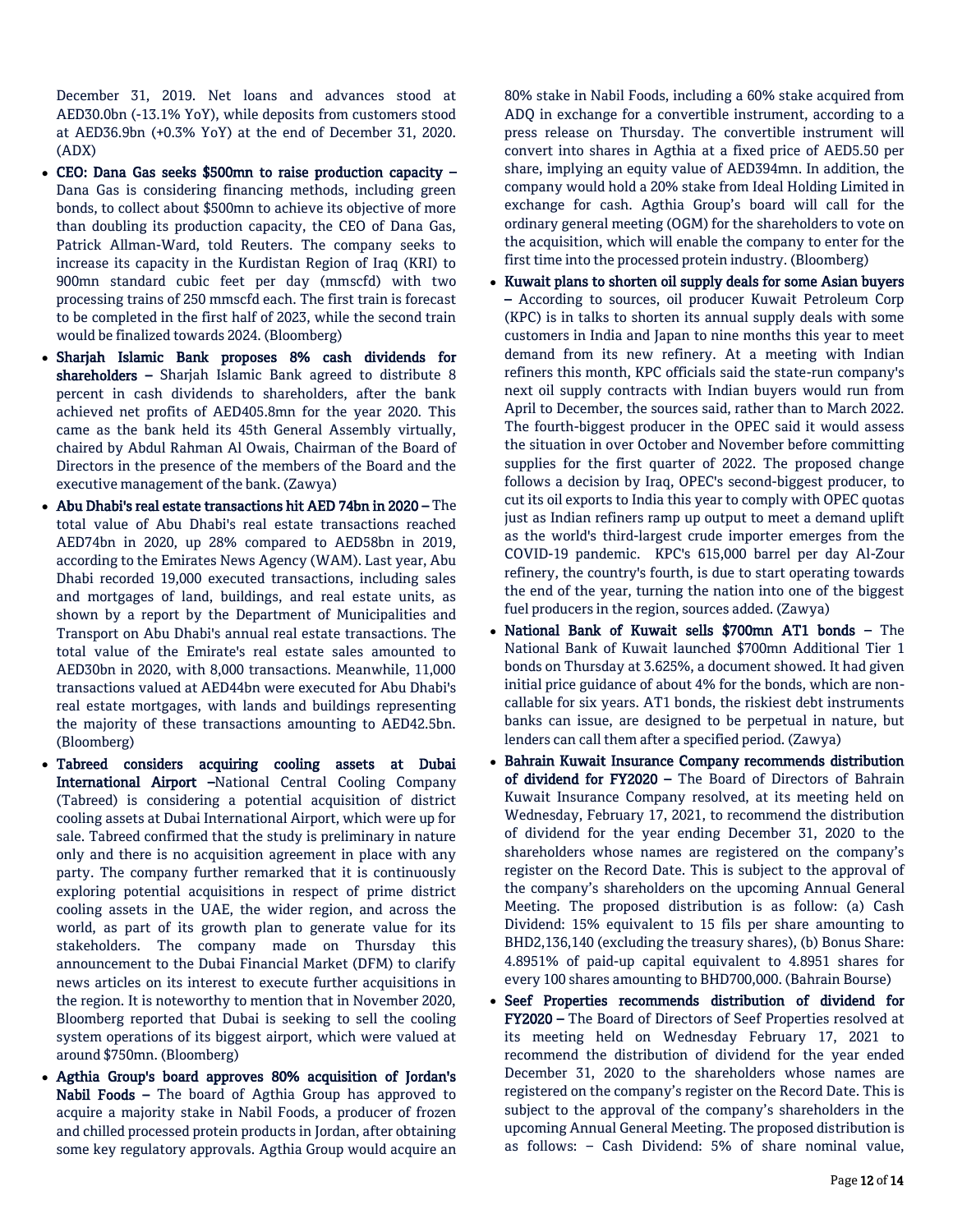equivalent to 5 fils per share amounting to BHD2.3mn. (Bahrain Bourse)